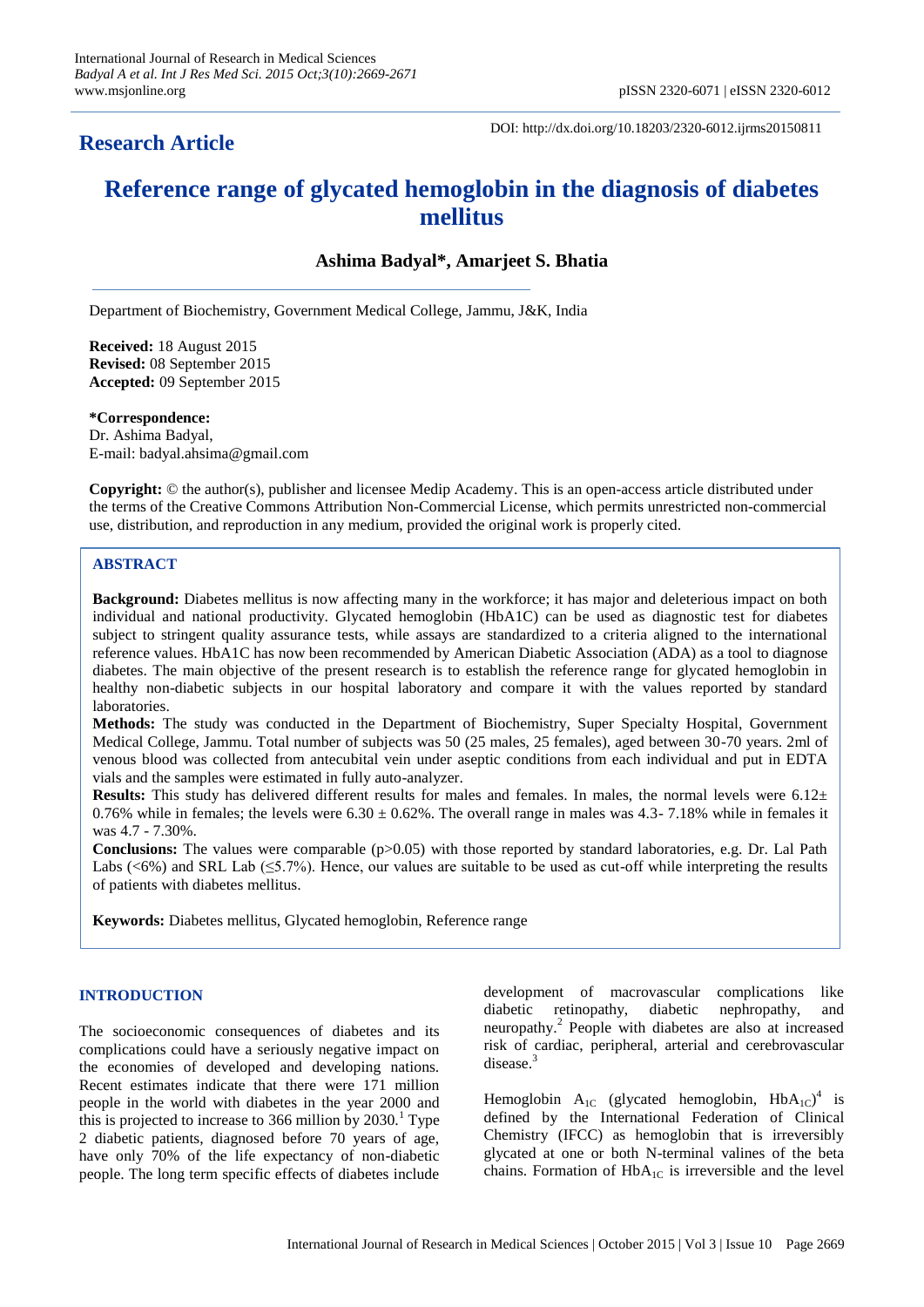in the red blood cell depends on the blood glucose concentration.<sup>5</sup> Thus, measurement of  $HbA<sub>1C</sub>$ , which was first introduced in the 1970's, provides a measurement of glycemic control over time, which has been proven to evoke changes in diabetes treatment resulting in improved metabolic control. It is now accepted as a unique and important index in diabetes management reflecting the degree of metabolic control and was a major determinant of the landmark Diabetes Control and Complications Trial (DCCT).<sup>6</sup> Amongst the various markers of glycemic control, glycated haemoglobin  $(GHb)<sup>4</sup>$  has now been established as the most reliable, though many other proteins are also glycated in the diabetic and non-diabetic states.<sup>7</sup> The prognostic role of  $HbA_{1C}$  is well established and accepted. The long lifespan of erythrocytes (mean 120 days) enables  $HbA_{1C}$  to be used as an index of glycemic control over the preceding two to three months and as the adequacy of treatment in diabetic patients. As the average amount of plasma glucose increases, the fraction of glycated haemoglobin<sup>4</sup> increases in a predictable way.<sup>8</sup> In diabetes mellitus, higher amounts of glycated haemoglobin,<sup>4</sup> indicating poorer control of blood glucose levels, have been associated with cardiovascular disease, nephropathy and retinopathy.<sup>9</sup> Glycated haemoglobin<sup>4</sup> can be estimated at any time of the day and does not require any special preparation such as fasting.<sup>10</sup> These properties have made it the preferred test for assessing glycemic control in people with diabetes and as a screening test for persons at high risk of diabetes.<sup>11</sup> The types of glycated haemoglobin4 are shown in Table 1.

In 2010, ADA proposed diagnostic criteria for diabetes and prediabetes based on  $HbA_{1C}$  levels. These are  $HbA1C > 6.5\%$  ( $> 48$  mmol/ mol) to diagnose diabetes mellitus and for pre-diabetes 5.6-6.4% (39-46 mmol/ mol). The use of  $HbA_{1C}$  can avoid the problem of day to day variability of glucose values and importantly it avoids the need of a person to fast.<sup>12</sup> Due to the inconsistencies in the reported reference range of glycated hemoglobin from different labs, the present study was planned to establish the reference range for

glycated hemoglobin ( $HbA_{1C}$ ) in healthy non-diabetics in our hospital laboratory and compare it with values reported by standard laboratories. Thus, the study had two aims, i.e. to obtain the reference range in the local population visa-a-vis ascertaining the quality performance of our laboratory compared to other reputed laboratories. Methods of glycated hemoglobin assays have primarily evolved around three basic methodologies:

- 1. Based on difference in ionic charge.
- 2. Based on structural characteristics.
- 3. Based on chemical reactivity.

Each method has its own advantages and disadvantages (Table 2). $<sup>4</sup>$ </sup>

### **METHODS**

The study was conducted in the Department of Biochemistry, Super Speciality Hospital, Government Medical College, Jammu. Total number of subjects was 50 (25 males, 25 females), aged between 30-70 years. 2ml of venous blood was collected from antecubital vein under aseptic conditions from each individual and put in EDTA vials. The anti-coagulated whole blood specimen was lysed automatically in the system for the whole blood application or it may be lysed manually using the HbA1c diluent and analysed in fully auto-analyzer (Architect c4000 nad c8000 systems).In either gender, the lowest and the highest values obtained were considered to be the limits of the reference range. The mean and standard deviation were calculated and compared with the values reported by standard laboratories by employing one way analysis of variance (ANOVA).

#### **RESULTS**

The present study delivered different results for males and females. In males, the normal levels were  $6.12 \pm$ 0.76% while in females; the levels were  $6.30 \pm 0.62$ %.

| <b>Name</b>        | <b>Composition</b>                                                                             |  |
|--------------------|------------------------------------------------------------------------------------------------|--|
| <b>HbA</b>         | Constitutes = $97\%$ adult Hb                                                                  |  |
| $HbA_0$            | Synonymous with HbA                                                                            |  |
| $HbA_{1a1}$        | HbA with fructose-1,6-diphosphate attached to the N-terminal of the $\beta$ -chain             |  |
| HbA <sub>1a2</sub> | HbA with glucose-6-phosphate attached to the N-terminal of the $\beta$ -chain                  |  |
| $HbA_{1a}$         | Comprises $HbA_{1a1}$ and $HbA_{1a2}$                                                          |  |
| $HbA_{1b}$         | HbA with pyruvic acid attached to the N-terminal of the $\beta$ -chain                         |  |
| $HbA_{1c}$         | HbA with glucose attached to the N-terminal of the $\beta$ -chain                              |  |
| $Pre-HbA_{1c}$     | Unstable Shiff base (aldimine); a labile intermediary component in the formation of $HbA_{1c}$ |  |
| $HbA_1$            | Consists of $HbA_{1a}$ , $HbA_{1b}$ and $HbA_{1c}$ and other                                   |  |
| Total glycated     | Consists of $HbA_{1c}$ and other hemoglobin-carbohydrate adducts                               |  |
| hemoglobin         |                                                                                                |  |

#### **Table 1: Types of glycated hemoglobin.**